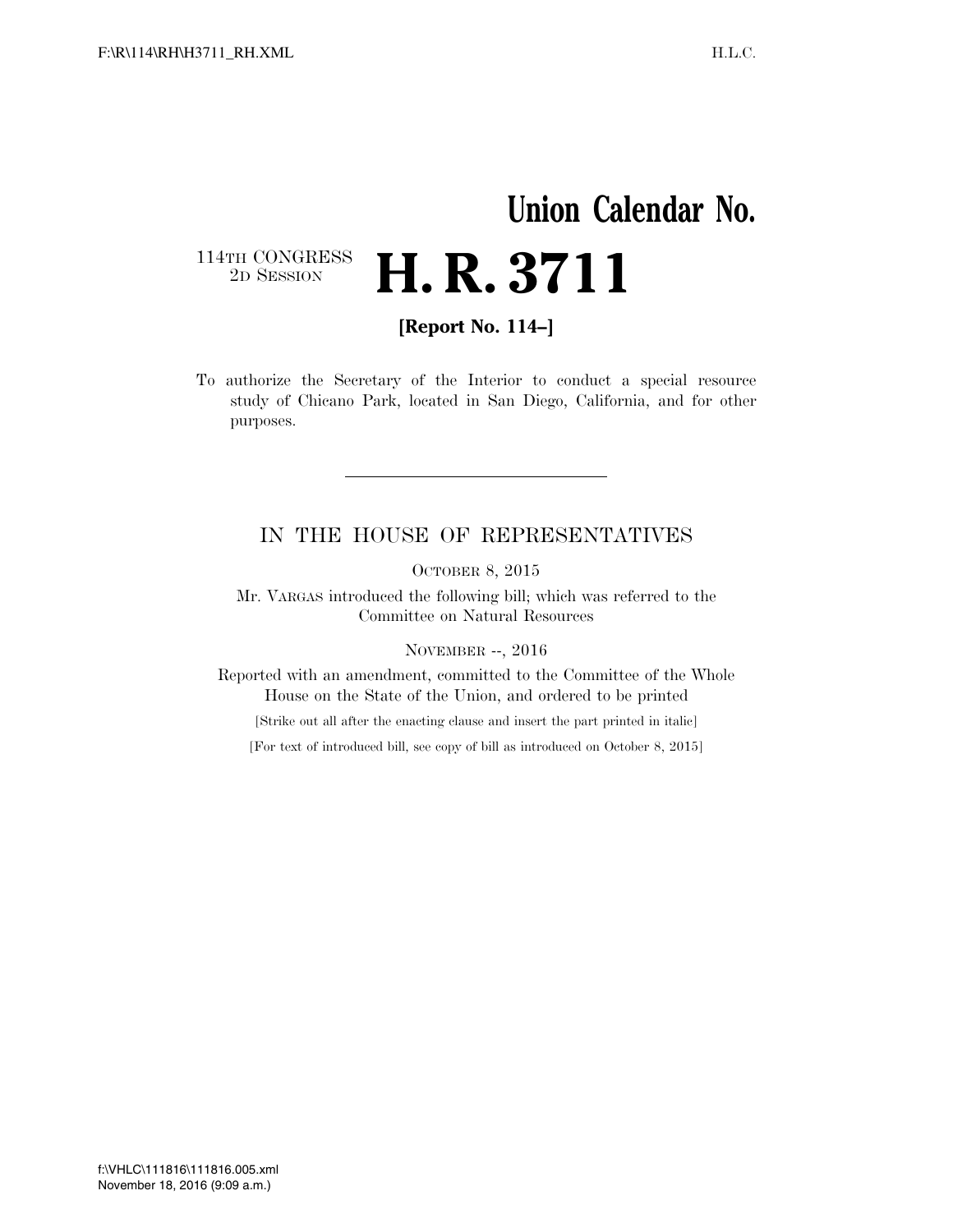## **A BILL**

To authorize the Secretary of the Interior to conduct a special resource study of Chicano Park, located in San Diego, California, and for other purposes.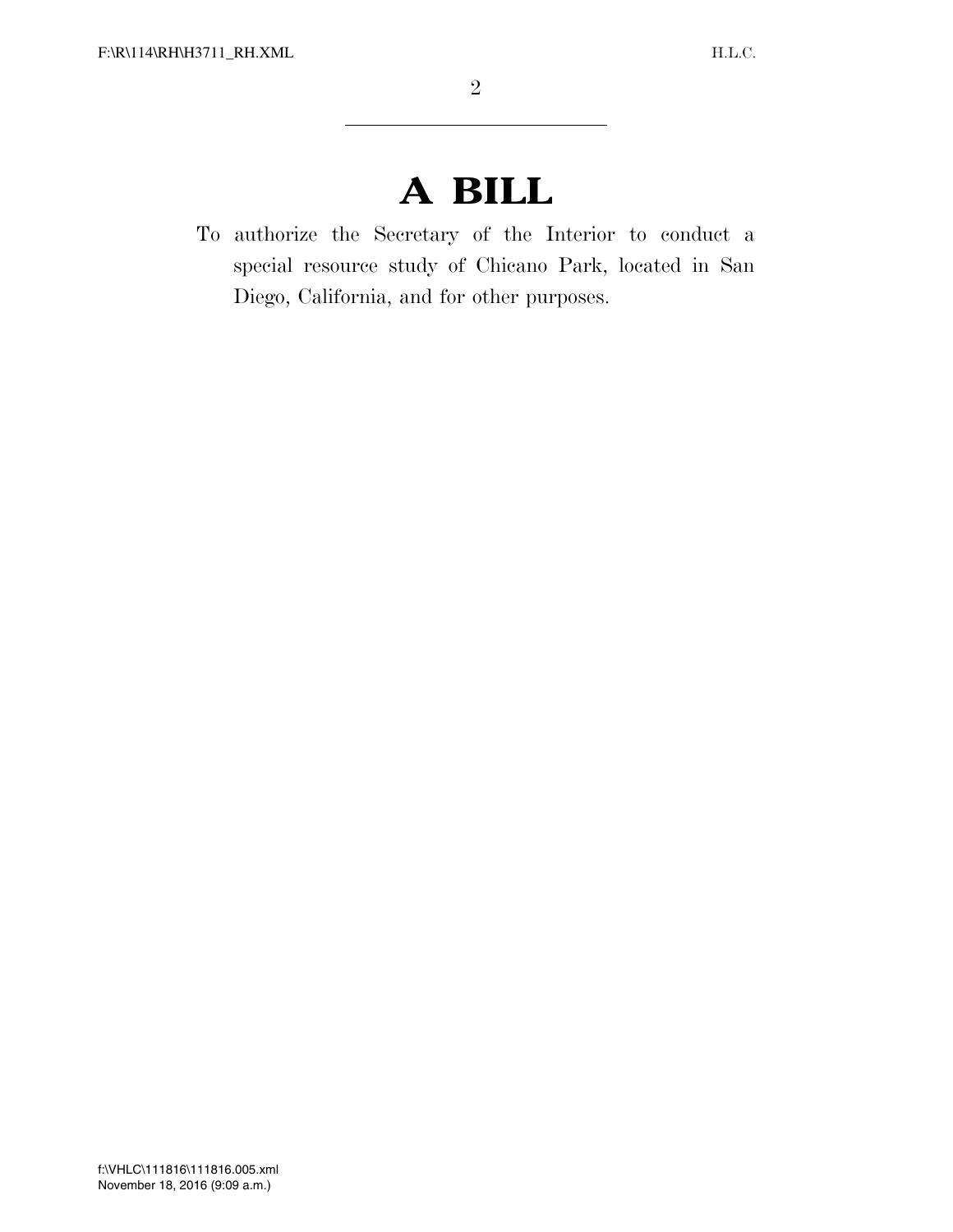*Be it enacted by the Senate and House of Representa-*

 *tives of the United States of America in Congress assembled, SECTION 1. SHORT TITLE. This Act may be cited as the ''Chicano Park Preserva- tion Act''. SEC. 2. SPECIAL RESOURCE STUDY. (a) STUDY.—The Secretary of the Interior shall con- duct a special resource study of Chicano Park and its mu- rals located in San Diego, California. (b) CONTENTS.—In conducting the study under sub- section (a), the Secretary shall— (1) evaluate the national significance of the site; (2) determine the suitability and feasibility of designating the site as a National Historic Landmark or Affiliated Area of the National Park System; (3) consider other alternatives for preservation, protection, and interpretation of Chicano Park and its murals by Federal, State, or local governmental entities, or private and nonprofit organizations; (4) consult with interested Federal, State, or local governmental entities, private and nonprofit or- ganizations or any other interested individuals; and (5) identify cost estimates for any development, interpretation, operation, and maintenance associated with the alternatives.*